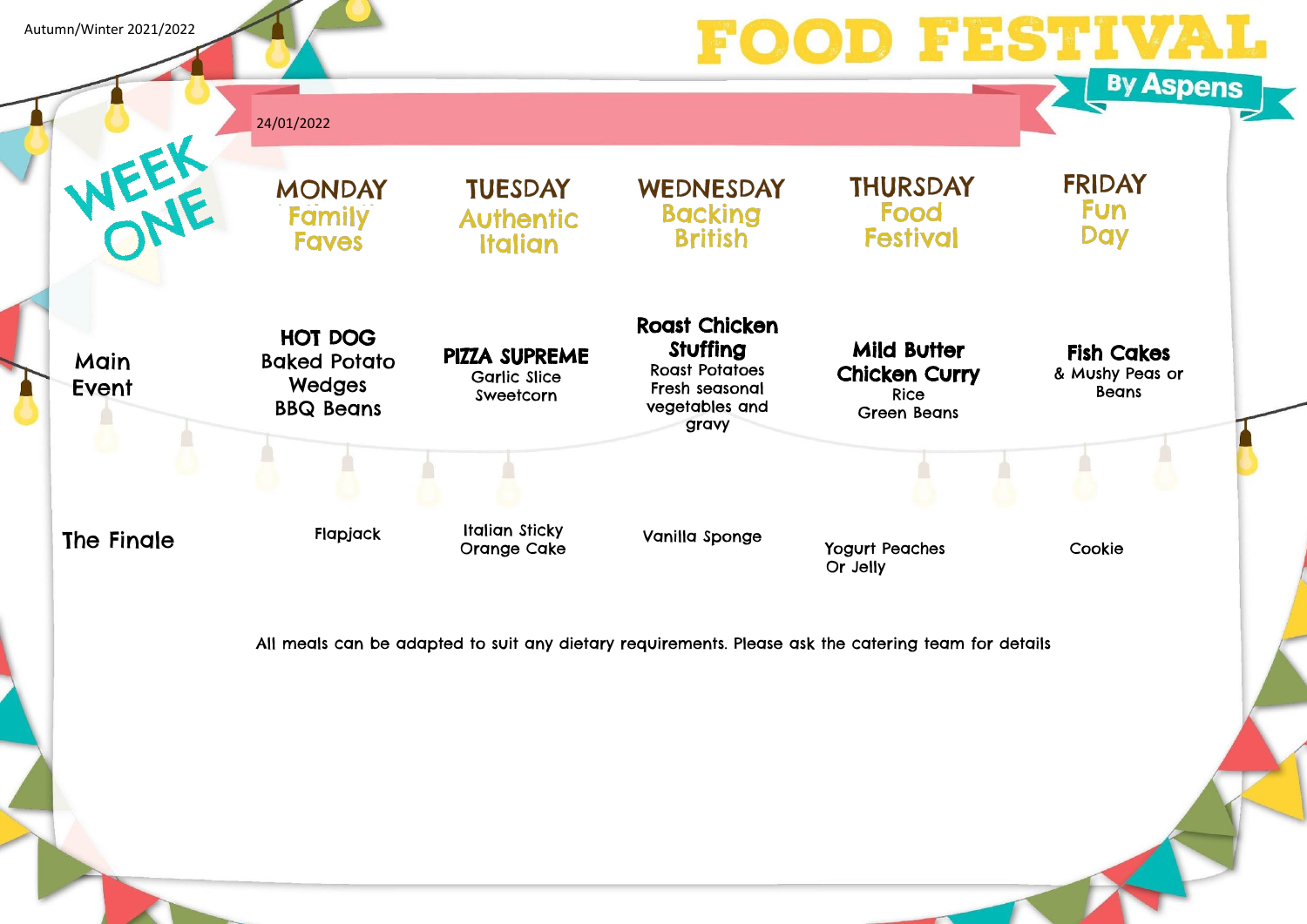**Main** Event Chicken Burger Baked Potato Wedges Rainbow Slaw

**Honey Roast Gammon** Roasties and Fresh Vegetables Gravy

Beef Bolognese Whole Grain Penne Garlic Slice Green Salad

Chicken Wrap Savoury Rice Slaw

**THURSDAY** 

Food

**Festival** 

The Finale Apple Crumble<br>& Custard

Tutti Frutti Sponge Mango & Coconut

 $\mathcal{L}_{\mathcal{A}}$ 

Chocolate Pudding Cookie

## Fish and Chips & peas

All meals can be adapted to suit any dietary requirements. Please ask the catering team for details





Autumn/Winter 2021/2022

10/01/2022 31/01/2022

**MONDAY** Family **Faves** 

**TUESDAY** Family **Faves** 

WEDNESDAY **Backing British**